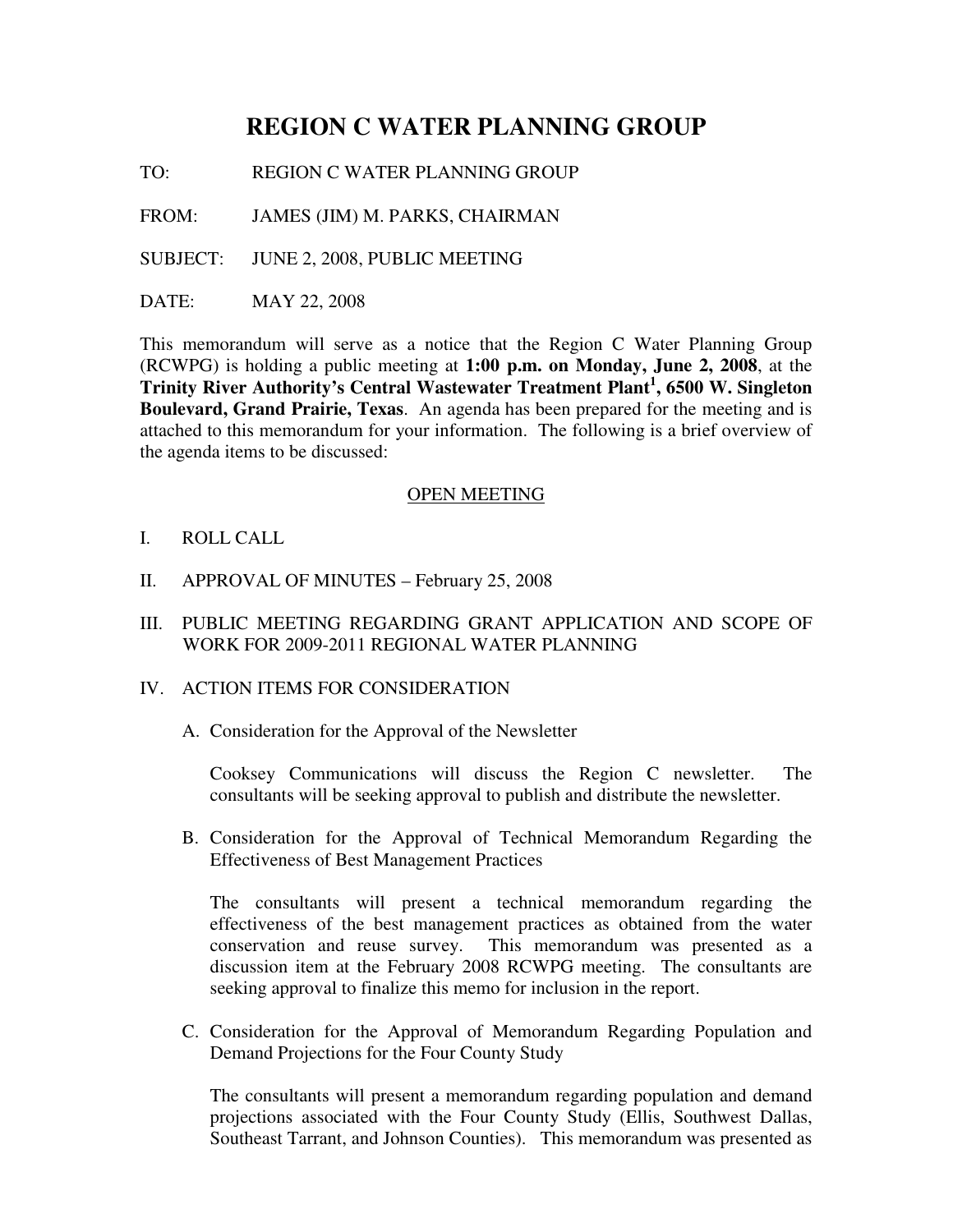a discussion item at the February 2008 RCWPG meeting. The consultants will seek approval to finalize this memo for inclusion in the report.

D. Consideration for the Approval of the Grant Application and Scope of Work for 2009-2011 Regional Water Planning to Submit to TWDB Request for Proposals

The consultants will seek approval to finalize and submit the grant application and scope of work for 2009-2011 regional water planning to the Texas Water Development Board on or before June 13, 2008.

E. Consideration of Preparing a Comment Letter in Response to the TWDB's Draft Report *Water Demand Projections for Power Generation in Texas - DRAFT*

The Planning Group will consider providing formal comments to the TWDB regarding the draft report on water needs for steam electric power on or before June 18, 2008.

## V. DISCUSSION ITEMS

A. Presentation by Mike Eastland, North Central Texas Council of Governments

Mr. Eastland will present information regarding the Vision North Texas program.

B. Updates on Special Studies

The consultants will present an update on each of the four special studies:

- 1. Conservation and Reuse draft memo on leak detection and water loss; draft memo on costs associated with conservation and reuse; draft memo on public education regarding water conservation and reuse
- 2. Toledo Bend
- 3. Athens and Fort Worth Reuse Studies
- 4. Four County Study
- 5. Parker-Wise County Study draft report
- 6. County-Wide Meetings draft memo summarizing county-wide meetings
- C. Presentation on Water Conservation Programs by Dallas, North Texas Municipal Water District, and Tarrant Regional Water District

Carole Davis of Dallas Water Utilities, Denise Hickey with North Texas Municipal Water District, and Linda Christie of Tarrant Regional Water District will present information regarding their respective water conservation programs.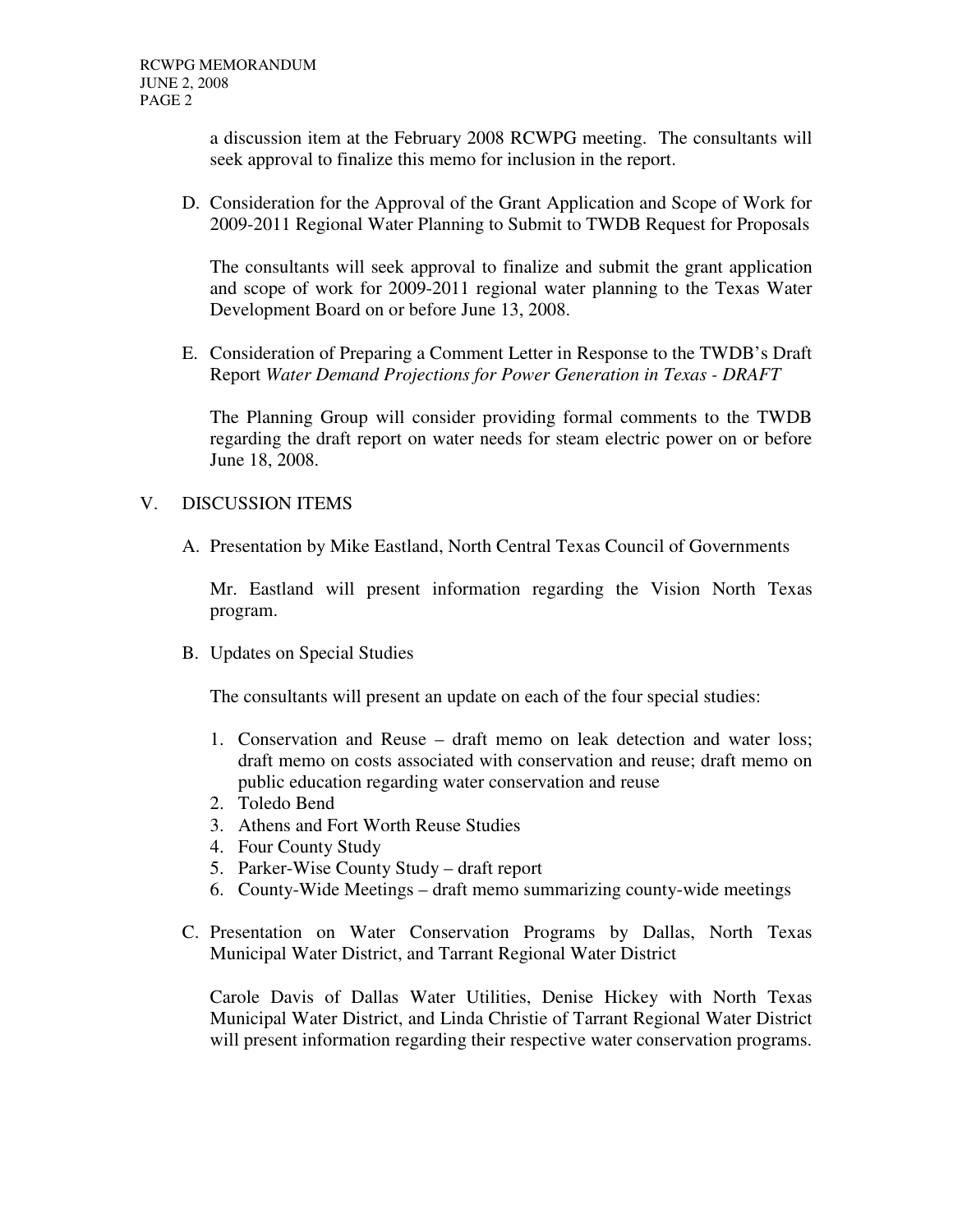## D. Schedule Update

The consultants will review the schedule to complete the current special studies and to prepare the 2011 Plan.

## VI. OTHER DISCUSSION

- A. Updates from the Chair
	- 1. Study Commission on Region C Water Supply
	- 2. Water Conservation Advisory Council
	- 3. Environmental Flows Advisory Committee
	- 4. Senate Natural Resources Hearing
- B. Report from Regional Liaisons
- C. Report from GMA 8 Liaisons
- D. Report from Texas Water Development Board
- E. Report from Texas Department of Agriculture
- F. Report from Texas Parks and Wildlife Department
- G. Confirmation Date and Location of Next Meeting
- H. Other Discussion
- I. Acknowledgement of Guests
- J. Public Comments

#### VII. ADJOURNMENT

The following items are enclosed with this memorandum:

- 1. RCWPG Agenda June 2, 2008
- 2. RCWPG Minutes February 25, 2008
- cc: Mr. Warren Brewer, Designated Alternate for Danny Vance Mr. Bill Ceverha, Designated Alternate for Marsh Rice Ms. Marion Henderson, Designated Alternate for Robert Scott Mr. Tim Fisher, Designated Alternate for Howard Martin Judge Derrell Hall, Designated Alternate for G. K. Maenius Mr. Kraig Kahler, Designated Alternate for Paul Phillips Mr. Joe Kana, Designated Alternate for Jim McCarter Dr. Thomas LaPoint, Designated Alternate for Mary Vogelson Mr. Jim Oliver, Designated Alternate for Jack Stevens Mr. Mike Rickman, Designated Alternate for Jim Parks Mr. Craig Schkade, Designated Alternate for Russell Laughlin Mr. Ron Sellman, Designated Alternate for Jerry Chapman Mr. Charlie Stringer, Designated Alternate for Jody Puckett Mr. Randy Gideon, Designated Alternate for Steve Berry